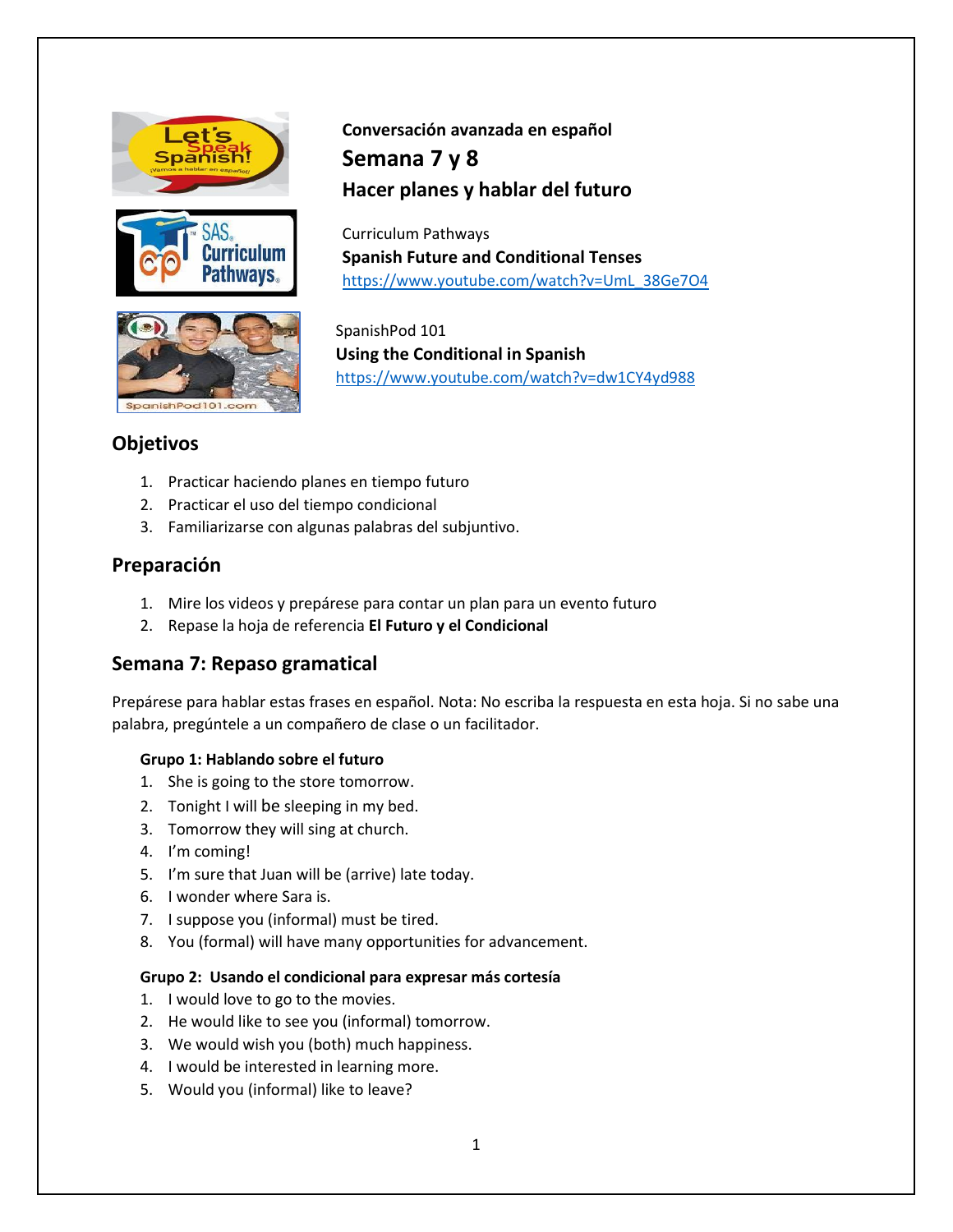- 6. It would be an honor to attend.
- 7. I would be surprised if they showed up (appeared).
- 8. He would like you (informal) to stay.

#### **Grupo 3: I would...but**

- 1. I would help you (informal), but I don't have the time.
- 2. I would send the package, but I don't have the address.
- 3. I would like to help them, but I don't have the patience.
- 4. I would like to send the letter, but I don't have a stamp.
- 5. He would love to give it (m) to us, but it´s broken.
- 6. We would attend, but we don't have tickets.
- 7. She would help you (informal) if you ask.
- 8. You (informal) would be accepted if you laughed more.

### **Grupo 4: If...then**

- 1. If you press the button, (then) the motor stops.
- 2. If you press the button, (then) the motor will stop.
- 3. If she arrives on time, (then) we will leave.
- 4. If I were rich, (then) I would buy myself a new car.
- 5. I would buy myself a new car if I were rich.
- 6. If Pablo had a car, (then) he would share it.
- 7. If you could help, (then) we would finish faster.
- 8. We would finish faster if you would help.
- 9. I would quit work if I had lots of money.
- 10. I wouldn't quit work if I could have more vacation.

### **Semana 8: Ejercicio de conversación.**

Prepárese para discutir sus planes para el futuro:

- 1. Qué quiere hacer después de COVID
- 2. Algo nuevo que haría si tuviera la oportunidad

Trate de incluir algunas de las siguientes palabras y frases:

- 1. El futuro y el condicional
- 2. Un poco del subjuntivo

Como referencia, escuche la canción **Si Yo Fuera Rico** que se incluye en esta lección.

¡Buena suerte!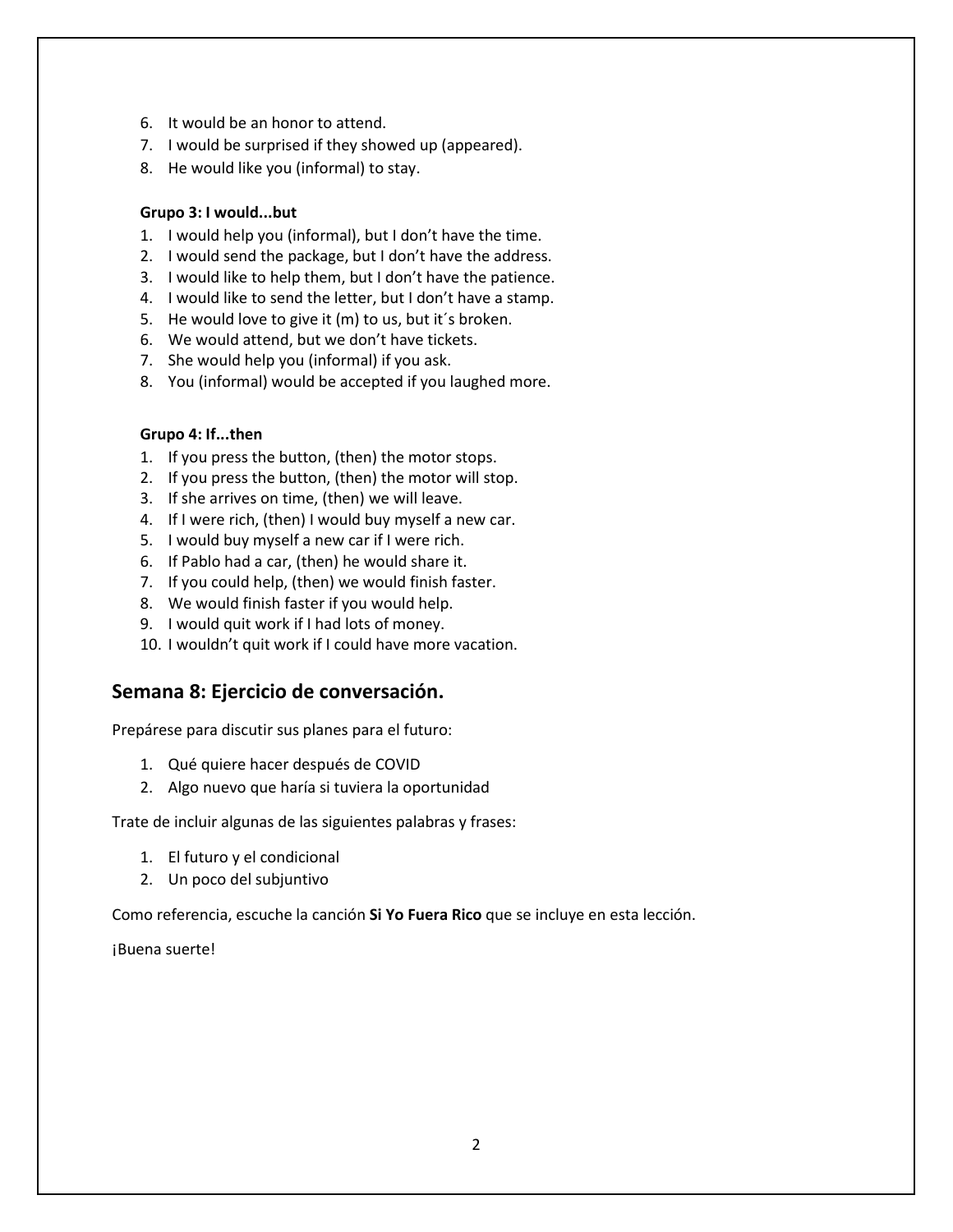# **Si Yo Fuera Rico**

Si yo fuera rico dibi dibi dibi dibi dibi dibi dibi di viviría siempre muy feliz sin tener que trabajar, jay! Si yo fuera rico dibi dibi dibi dibi dibi dibi dibi di Nunca dejaría de cantar dairel didel dairel didel da.

Haría que me construyeran una puerta nueva para el corral y las gallinas no se me escaparan. Arreglaría la chimenea y taparía las goteras del desván y hasta levantaría otro pajar.

Si fuera rico no tendría que levantarme al amanecer oyendo los gruñidos de mi mujer. Por las mañanas en la granja esperaría la hora de comer sentado ante una mesa con mantel.

Si yo fuera rico dibi dibi dibi dibi dibi dibi dibi di viviría siempre muy feliz sin tener que trabajar jay! Si yo fuera rico dibi dibi dibi dibi dibi dibi dibi di nunca dejaría de cantar dairel didel dairel didel da.

Me compraría un caballo fuerte y con un buen carro para no tener que andar y así me envidiarían en la ciudad. A mi familia regalaría todas las cosas que pudieran desear y todo sin apenas trabajar.



*Watch Nuestro Pequeño Mundo play and sing the song:* [https://www.youtube.com/watch?v=sJ\\_33lsimbQ](https://www.youtube.com/watch?v=sJ_33lsimbQ)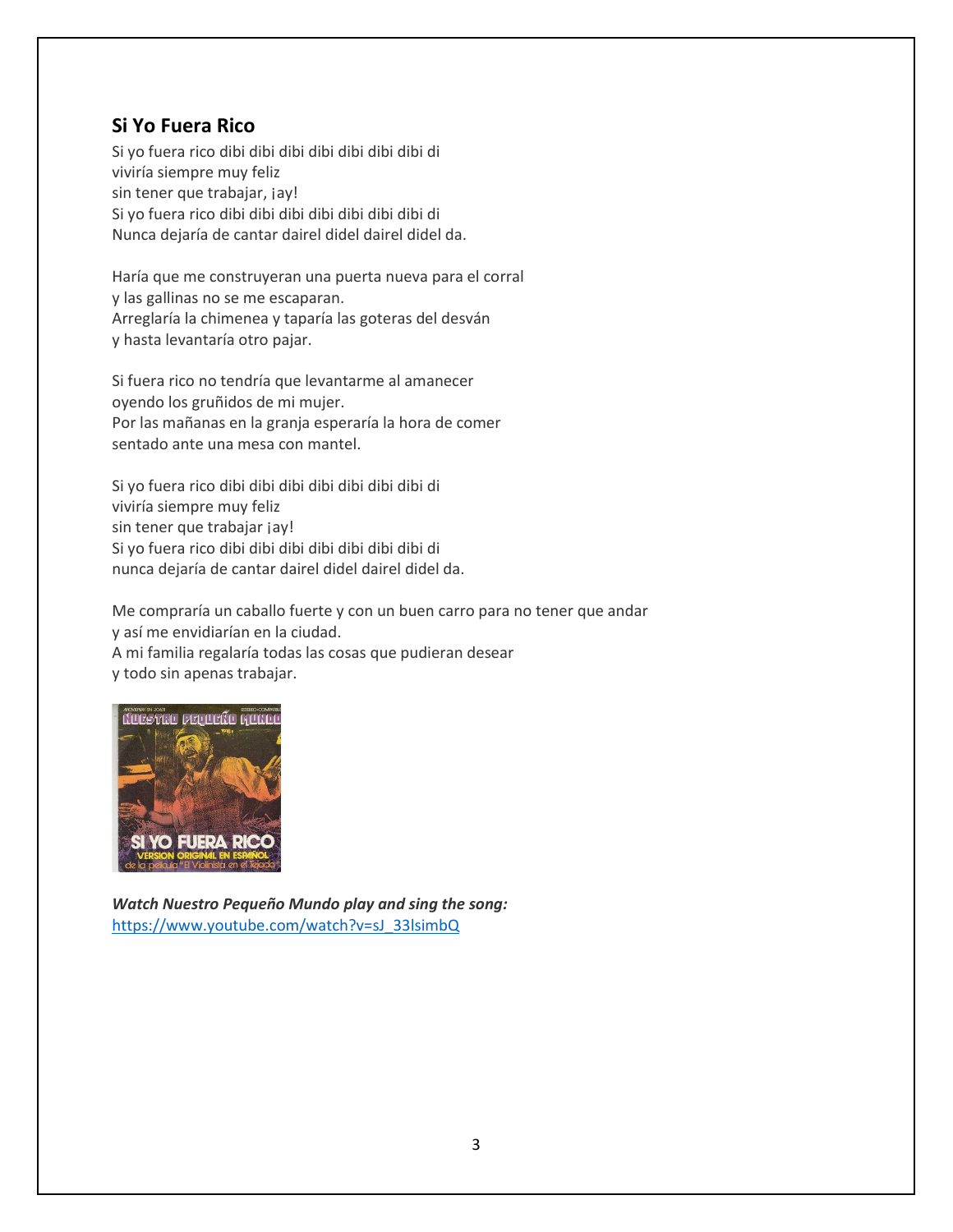#### **If I Were a Rich Man**

If I were a rich man dibi dibi dibi dibi dibi dibi dibi di I would always live very happy without having to work, ah! If I were rich dibi dibi dibi dibi dibi dibi dibi di I would never stop singing dairel didel dairel didel da.

I'd have a new gate built for the corral and the chickens will not escape me. I'd fix the fireplace and plug the leaks in the attic and even raise another haystack.

If I were a rich man I wouldn't have to get up at dawn hearing the grunts of my wife. In the morning on the farm I'd wait for lunch seated at a table with a tablecloth.

If I were rich dibi dibi dibi dibi dibi dibi dibi di I would always live very happy without having to work ah! If I were rich dibi dibi dibi dibi dibi dibi dibi di I would never stop singing dairel didel dairel didel da.

I would buy myself a strong horse and a good cart, so I don't have to walk And so they would envy me in the city. I would give my family all the things they could wish for and all without hardly working.